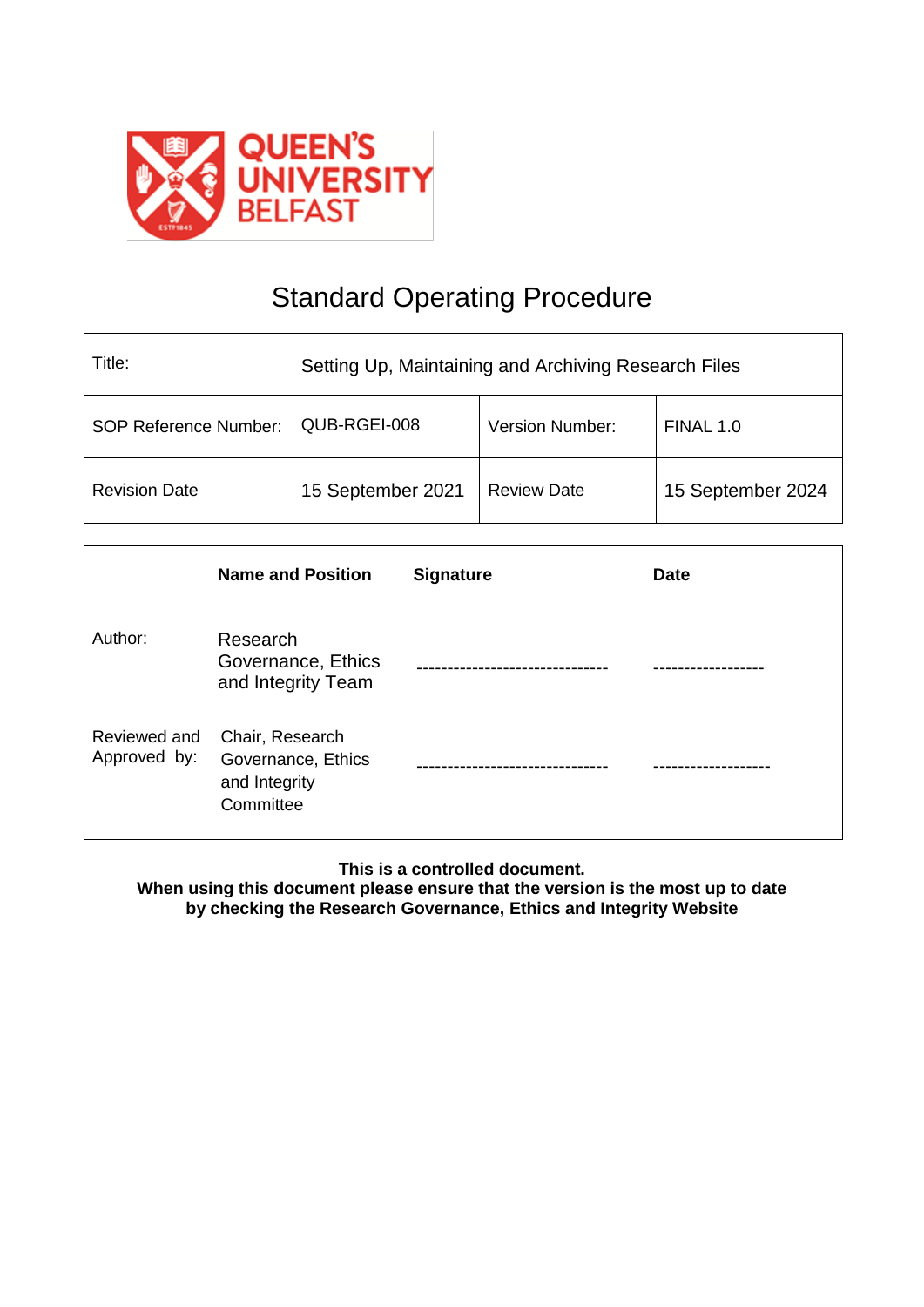## Revision Log

| <b>Previous Version</b> | Date of             | Reason for          | <b>New Version Number</b> |
|-------------------------|---------------------|---------------------|---------------------------|
| number                  | Review/Modification | Review/Modification |                           |
|                         |                     |                     |                           |
|                         |                     |                     |                           |
|                         |                     |                     |                           |
|                         |                     |                     |                           |
|                         |                     |                     |                           |
|                         |                     |                     |                           |
|                         |                     |                     |                           |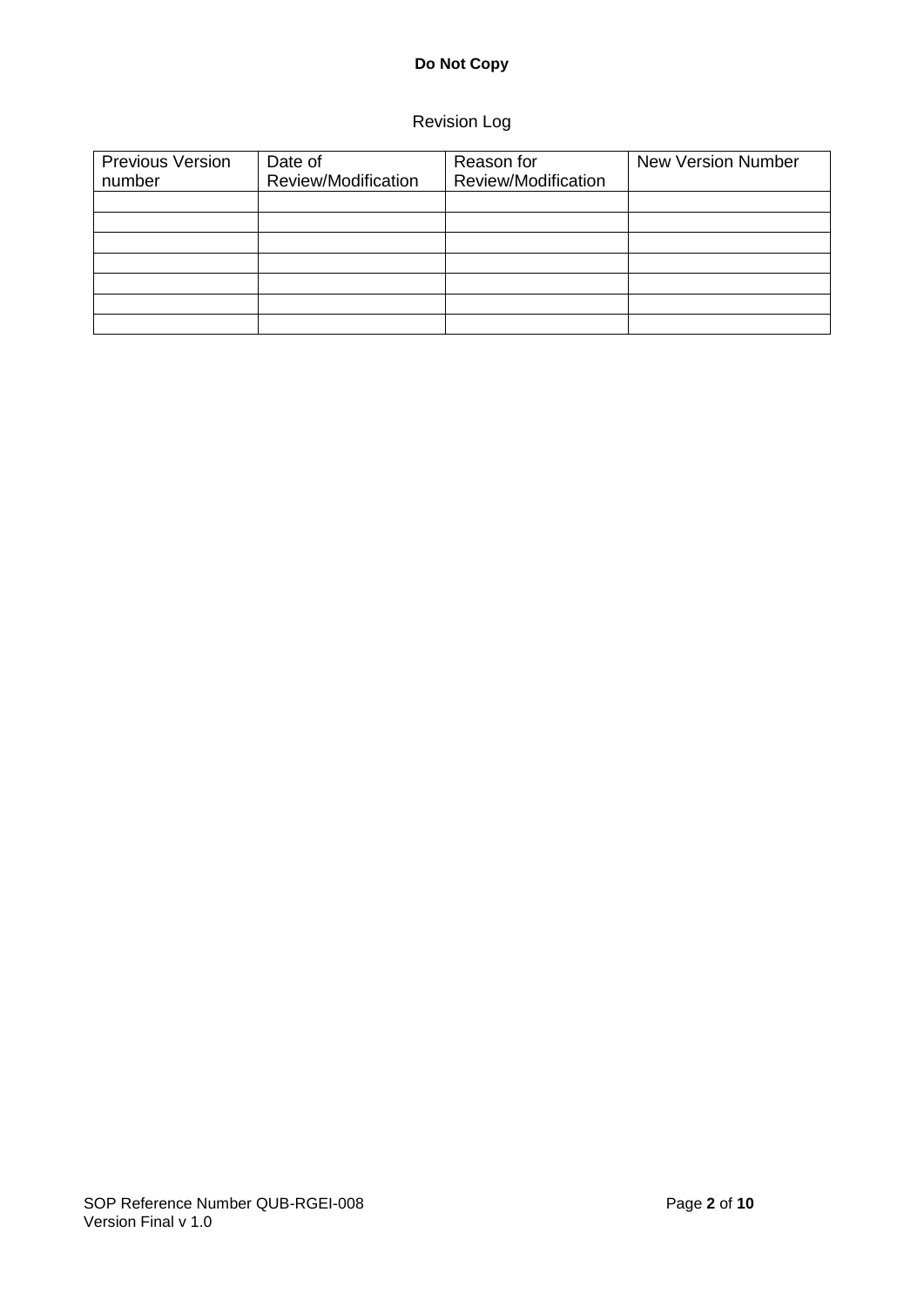#### **1. Purpose**

A Research File (RF) is a standardised filing system which allows for the effective storage of documentation relating to a specific research project. A RF ensures that all essential documentation for the project is easily located and readily available for inspection/audit. This Standard Operating Procedure (SOP) describes the essential documentation which is required to be held and maintained within a RF. It also outlines the requirements for the storage and archiving of RFs.

#### **2. Scope**

It applies to all members of University staff; both academic and support staff as defined by Statute 1, including honorary staff and students.

#### **3. Responsibilities**

The Chief Investigator (CI) has overall responsibility for the content, maintenance and archiving of the RF. The day to day maintenance of a RF can be delegated to another member of the research team but the CI still retains overall responsibility.

#### **4. Procedure**

#### **4.1 Structure and Content**

The table in Appendix 1 details the recommended format and content of the RF. As a general rule, any study related approvals and communication not listed should also be retained.

A lever arch file(s) is the best format for the storage of essential documentation, though electronic folders can also be used. The chosen format should be clearly labelled with the:

- CI name
- Title of the research project
- Research project reference number(s) (eg REC Ref)

It should be noted that a RF may consist of more than one volume. Should this be the case label the files accordingly e.g. File 1 of 3, File 2 of 3 and File 3 of 3 etc.

The documents should be filed in the appropriate sections as detailed in Appendix 1, then in chronological order within each section. A copy of the content checklist should be included in the folder.

As the project progresses documents may require amendment. Amendments should be kept in chronological order indicating the changes made and the dates they are implemented. Old documents/versions should also be retained and marked superseded.

The content checklist is not exhaustive and the documents retained in the RF may vary. Where certain sections, outlined in Appendix 1, are not applicable to the research, it is good practice to detail a note in the file/section explaining why this section is not required. When documents listed are not held within the RF then is the storage location should be documented in the RF.

Documents (or copies) filed in the RF should contain all required signatures.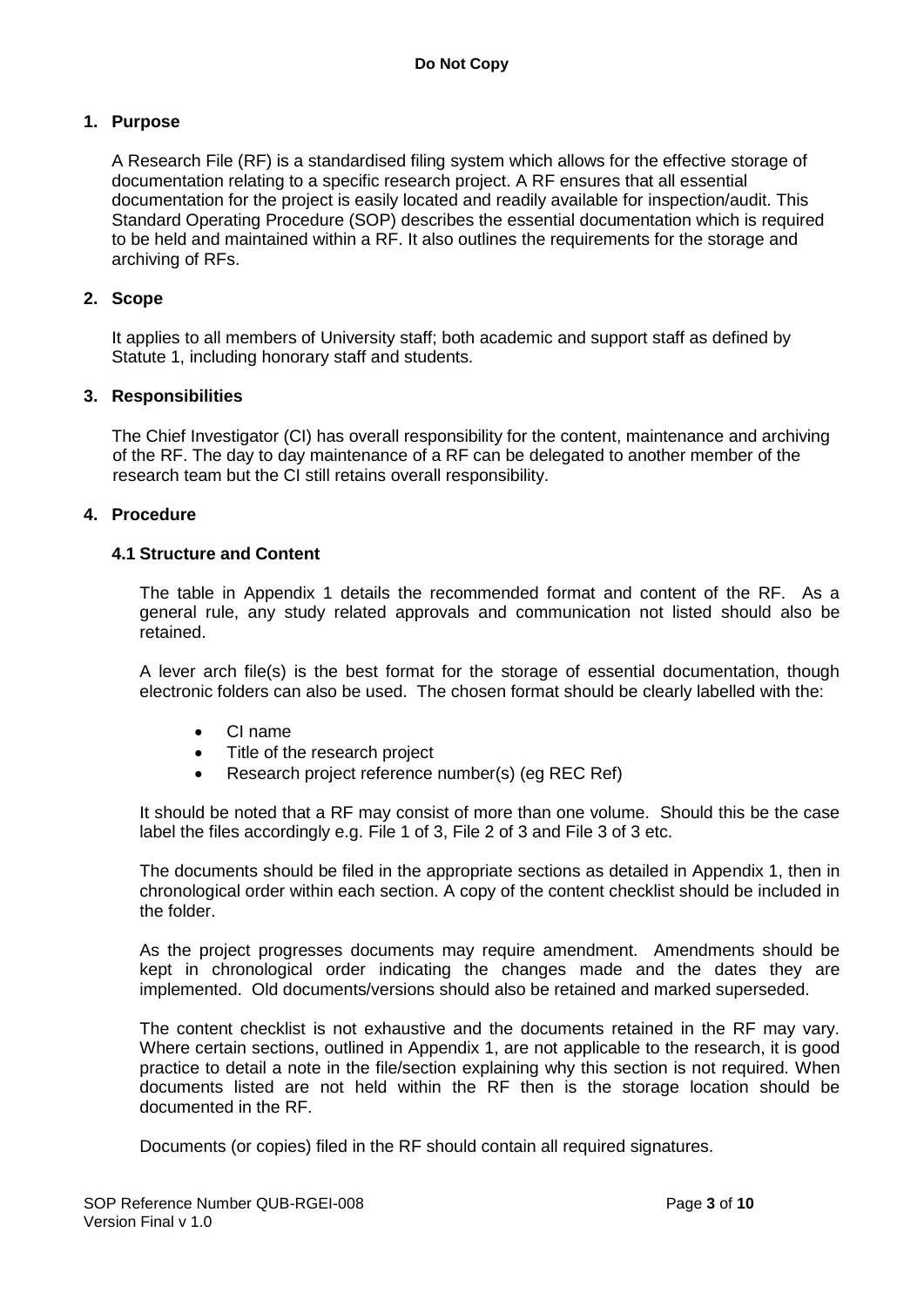#### **4.2 Storage**

As the RF may contain essential original documents and/or confidential data it is important that it is retained in a secure location and in secure conditions. Where RFs are held in electronic format, these should be password protected and access should be restricted.

#### **4.3 Archiving**

A RF should be archived when the End of Study Declaration and Study Summary has been submitted to the NHS/HSC Research Ethics Committee (REC). The archival process will consist of the following steps:

- 1. The study shall be physically marked as closed and highlighted as requiring archival.
- 2. The University currently requires data to be held for 5 years, however some of the main funding bodies require a longer period of data retention as detailed in Table1:

| <b>Funder</b> | <b>Typical research data retention requirements</b> |
|---------------|-----------------------------------------------------|
| <b>QUB</b>    | Minimum 5 years                                     |
| <b>MRC</b>    | Minimum 10 years for basic research                 |
| <b>EPSRC</b>  | Minimum 10 years                                    |
| <b>CRUK</b>   | Minimum 10 years                                    |
| <b>NERC</b>   | Minimum 10 years                                    |

Table 1: Data retention requirements of major funders (July 2021)

- 3. It is also likely that the funder will have included contractual obligations regarding the publication and sharing of research data. The archival of the file must permit the CI to comply with any such stipulations.
- 4. It is expected that the RF should be archived in its entirety, but a checklist (Appendix 2) should be used as a guide to the general elements that should be confirmed as present.
- 5. In general, the following aspects should be considered when archiving a study:
	- Funding Award letters/Peer reviews
	- Protocol
	- Amendments
	- Approvals
	- Audit certificates
	- Participant information forms
	- Consent forms
	- IRAS application
	- Advertisements
	- Financial
	- Study agreements
	- Trust approval/correspondence
	- Important correspondence
	- Any adverse events or complaints
- Supporting lab/fieldwork documentation
- Completed consent forms
- CV's of study staff
- Any reports relating to lab testing
- Supporting quality documentation
- Raw data
- Source forms
- Safety information
- Risk assessments
- Annual reports
- End of Study declarations
- Final report/summary reports
- Publications
- 6. All electronic files will also be moved into an electronic archive. The archive folder will be password protected and access should be restricted.
- 7. Once the tasks detailed on the checklist are complete the CI should sign and place at the front of the file.
- 8. A copy of the checklist should be retained by the CI.
- 9. Some funders may have defined standards for this process in excess of is the requirements detailed in this procedure. These must be complied with.

SOP Reference Number QUB-RGEI-008 Page 4 of 10 Version Final v 1.0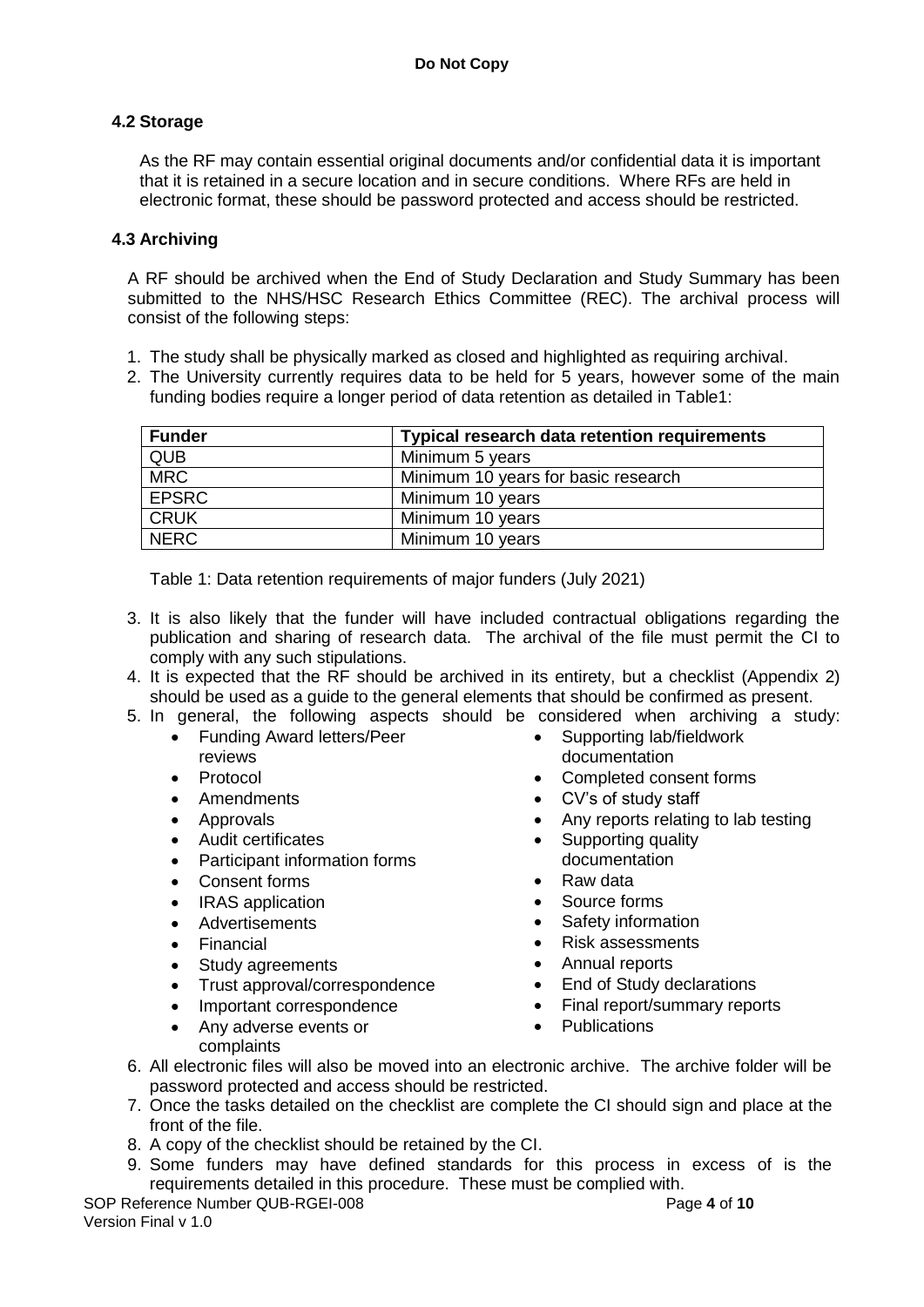## **5. Appendices**

Appendix 1 Research File Content Checklist Appendix 2 Archival Checklist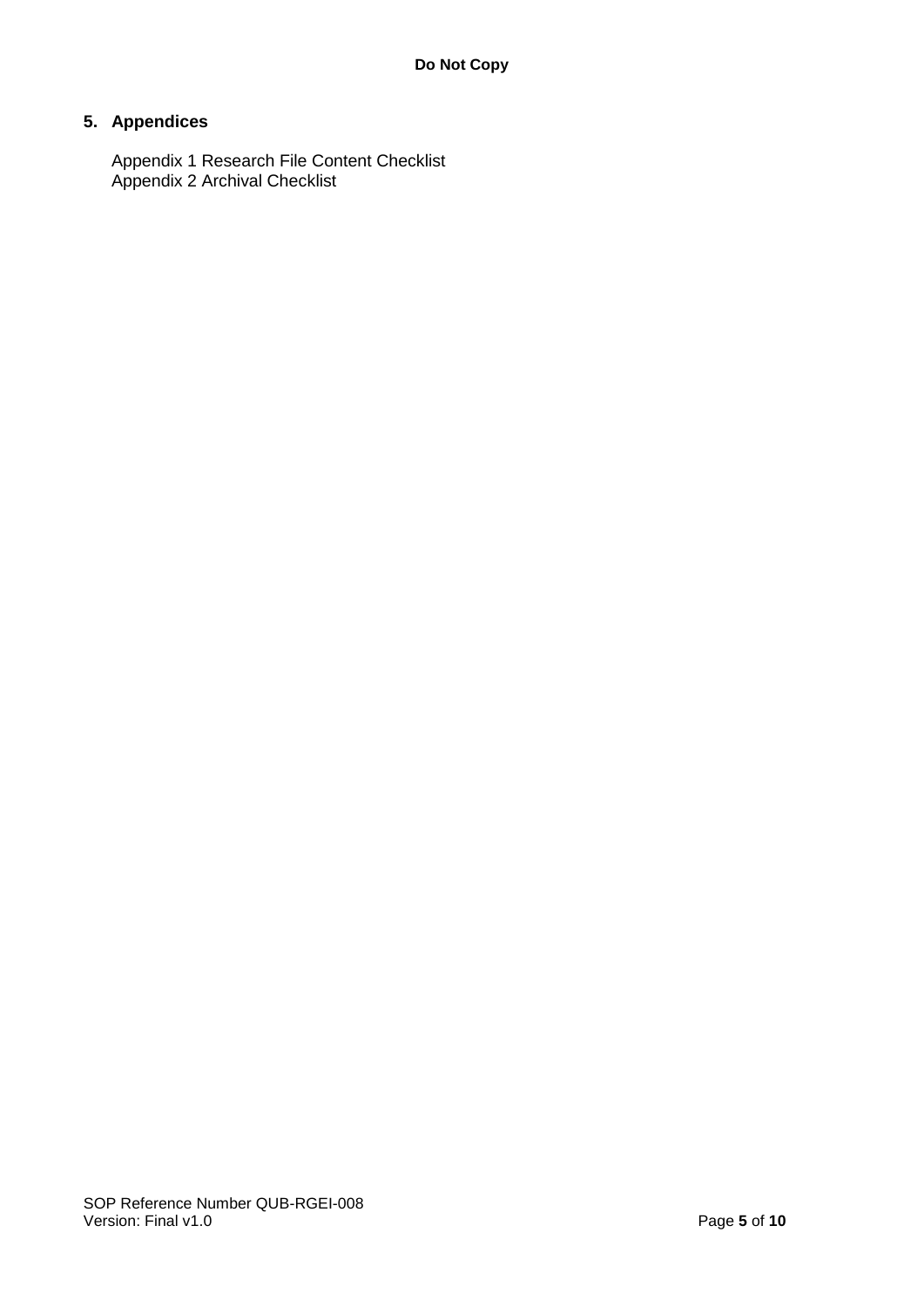Appendix 1

## **QUEEN'S UNIVERSITY BELFAST Research File Content Checklist\***

\*Note this is a checklist for guidance only. Documents required will vary according to the type of research.

| <b>Research Title:</b>            |                    |
|-----------------------------------|--------------------|
| <b>Chief Investigator:</b>        |                    |
| <b>Members of Research Team</b>   |                    |
| Staff:                            | <b>Students:</b>   |
| Reference Numbers (as applicable) |                    |
| <b>QUB Ref:</b>                   | <b>Ethics Ref:</b> |
| <b>NHS/HSC Trust Ref:</b>         | <b>Other Ref:</b>  |

| <b>Title of Document</b>                              | <b>Further Details</b>                                                  | <b>Tick if</b>  |
|-------------------------------------------------------|-------------------------------------------------------------------------|-----------------|
|                                                       |                                                                         | <b>Included</b> |
| 1. Protocol and Consent                               |                                                                         |                 |
| Final research protocol and amended protocols with    | To document the study protocol to be followed and any amendment(s).     |                 |
| version numbers                                       |                                                                         |                 |
| Confirmation of peer review                           | To provide evidence that the scientific quality of the project has been |                 |
|                                                       | independently assessed (eg QUB peer review form, funders peer review).  |                 |
| Example of Informed Consent Form and any              | To provide evidence of how informed consent will be logged.             |                 |
| amendments                                            |                                                                         |                 |
| Examples of any other written information provided to | To document that research participants will be given sufficient written |                 |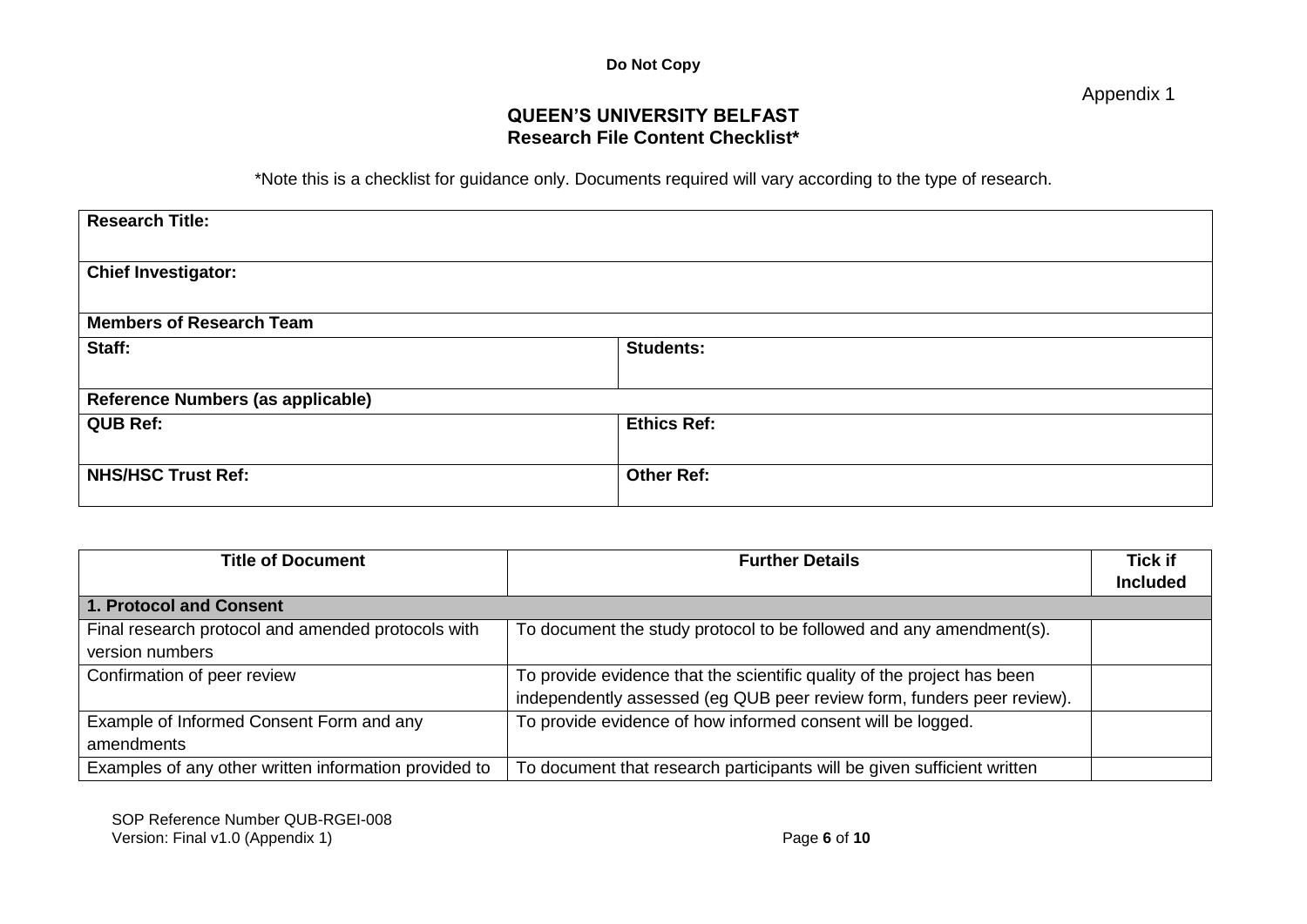| participants and any updates                          | information (content and wording) to enable them to give fully informed    |  |
|-------------------------------------------------------|----------------------------------------------------------------------------|--|
|                                                       | consent (eg Participant Information Sheets).                               |  |
| Copy of advertisement for participant recruitment and | To document that recruitment measures are appropriate and not coercive     |  |
| any amendments                                        | (eg poster, email for circulation).                                        |  |
| Copy of any letter/information for a patients GP or   |                                                                            |  |
| consultant                                            |                                                                            |  |
| 2. Ethics                                             |                                                                            |  |
| Final Ethics Application and any amendments           | For example Faculty/School REC application form, IRAS form (IRAS),         |  |
|                                                       | Tissue Bank application form.                                              |  |
| Ethics favourable opinion letter(s)                   | To document that the study has received Ethics Committee approval and      |  |
|                                                       | to identify the version number and date(s) of the approved documents.      |  |
|                                                       | Approvals to any amendments need to be stored alongside originals.         |  |
| <b>Ethics Reports</b>                                 | For example, annual progress reports, safety reports, end of study         |  |
|                                                       | declaration and final report.                                              |  |
| Any Ethics Correspondence                             | Include any relevant communications.                                       |  |
|                                                       |                                                                            |  |
| 3. Research and Development                           |                                                                            |  |
| NHS/HSC Trust application (if applicable)             | For example IRAS, OID, SoE, any Trust specific application forms -         |  |
|                                                       | RAF/PIAF.                                                                  |  |
| Copy of confirmation of capacity and capability/      | To document that the trust has confirmed that the study has approval to    |  |
| management permissions                                | begin.                                                                     |  |
| 4. Sponsorship and Insurance                          |                                                                            |  |
| <b>Sponsor Letter</b>                                 | To document that a research sponsor has been identified and agreed         |  |
| Copy of sponsor agreement and allocation of           | To ensure appropriate arrangements are in place for the initiation,        |  |
| responsibilities (if applicable)                      | management and financing of the project (ie co-sponsorship framework for   |  |
|                                                       | studies involving HSC Trust and QUB).                                      |  |
| Insurance Statement (copy of                          | To document provisions to the participant(s) for any study-related harm    |  |
| certificate/letter/agreement)                         | they might experience. This includes cover for negligent and non-negligent |  |
|                                                       | harm.                                                                      |  |
| <b>5. Finance and Contracts</b>                       |                                                                            |  |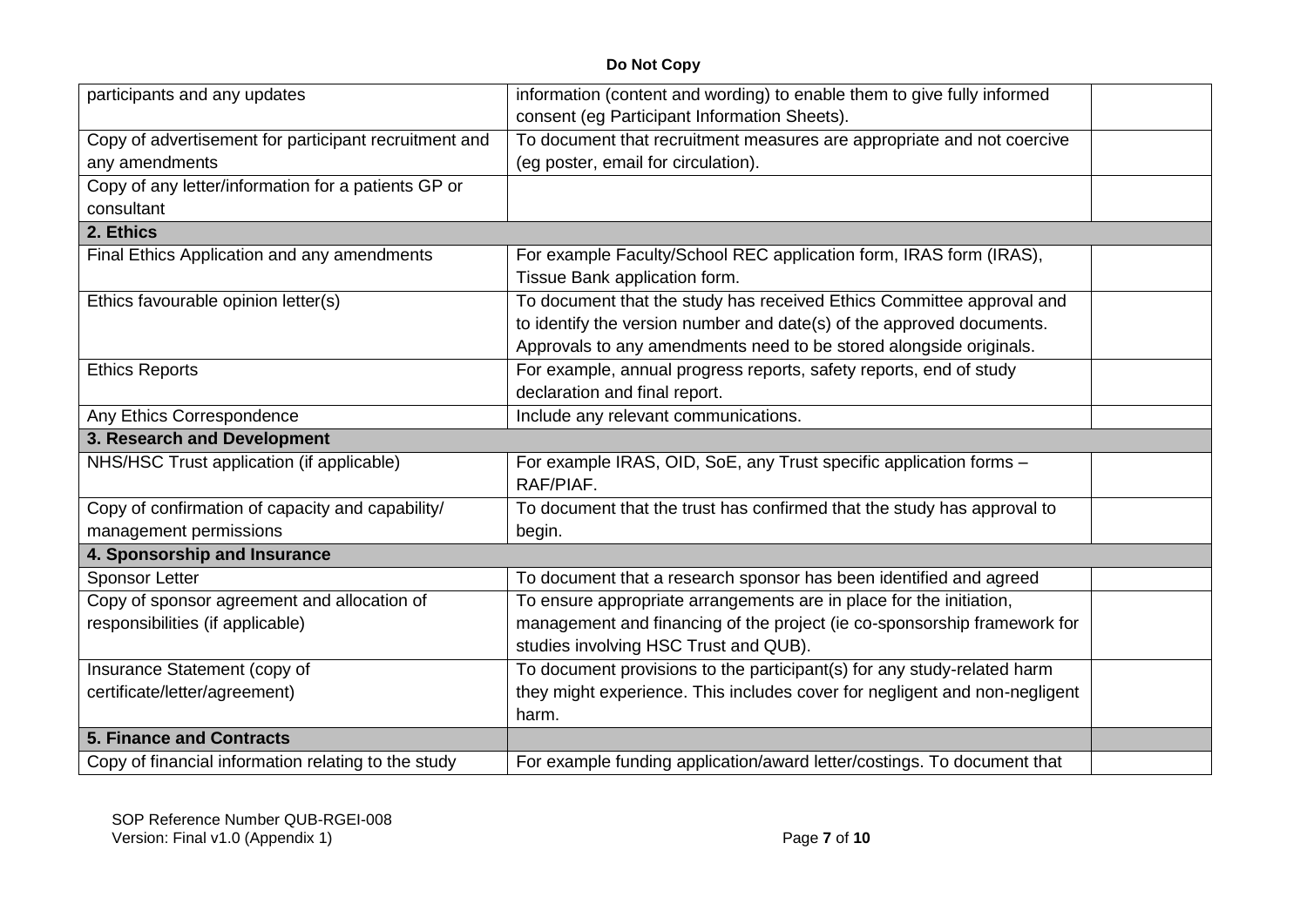|                                                     | financial arrangements for the study are in place.                           |  |
|-----------------------------------------------------|------------------------------------------------------------------------------|--|
| Copy of any signed agreement(s)/contracts between   | To document agreements and responsibilities for the preparation, conduct     |  |
| involved parties                                    | and closure of the study (eg Service Level Agreements).                      |  |
| 6. Regulatory (if applicable)                       |                                                                              |  |
| Copy of any correspondence with Regulatory          | To document where applicable that due consideration was afforded to          |  |
| Authority                                           | legislation (eg confirmation that MHRA approval was not required).           |  |
| 7. Correspondence (except Trust and Ethics)         |                                                                              |  |
| Relevant written correspondence                     | For example relevant letters, meeting notes and minutes, records of          |  |
|                                                     | telephone conversations, emails.                                             |  |
| 8. Research Team                                    |                                                                              |  |
| CVs for Chief Investigator/ key research team (or   | To document the qualifications and eligibility of the CI and any key         |  |
| other relevant documents)                           | members of the research team to conduct the study.                           |  |
| Delegation of duty log/study management structure   | To document roles and responsibilities of staff for the study.               |  |
| Training records                                    | To document any study specific training or general competency training       |  |
|                                                     | each member of the research team has undertaken (eg GCP, HTA                 |  |
|                                                     | training, informed consent training, relevant health and safety training).   |  |
| Placement Agreements for non-NHS Trust staff        |                                                                              |  |
| 9. Participant Information                          |                                                                              |  |
| Copies of original informed consent forms signed by | If these are not held within the study folder provide details of the storage |  |
| each project participant                            | location.                                                                    |  |
| Participant ID code list                            | To document that the CI keeps a confidential list of all participants        |  |
|                                                     | allocated to study numbers on enrolling in the study.                        |  |
| Master randomisation list (if applicable)           | To document the actual randomisation of the study participants to different  |  |
|                                                     | treatment arms.                                                              |  |
| Participant screening log (if applicable)           | Required to identify all participants who entered pre-study screening even   |  |
|                                                     | if they were not entered into the study. Document reasons for non-entry as   |  |
|                                                     | appropriate.                                                                 |  |
| Participant enrolment log (if applicable)           | To document the chronological enrolment of participants into the study.      |  |
| 10. Data/Sample Collection                          |                                                                              |  |
| Records of human tissue samples (if any)            | To document any human tissue samples stored including the storage            |  |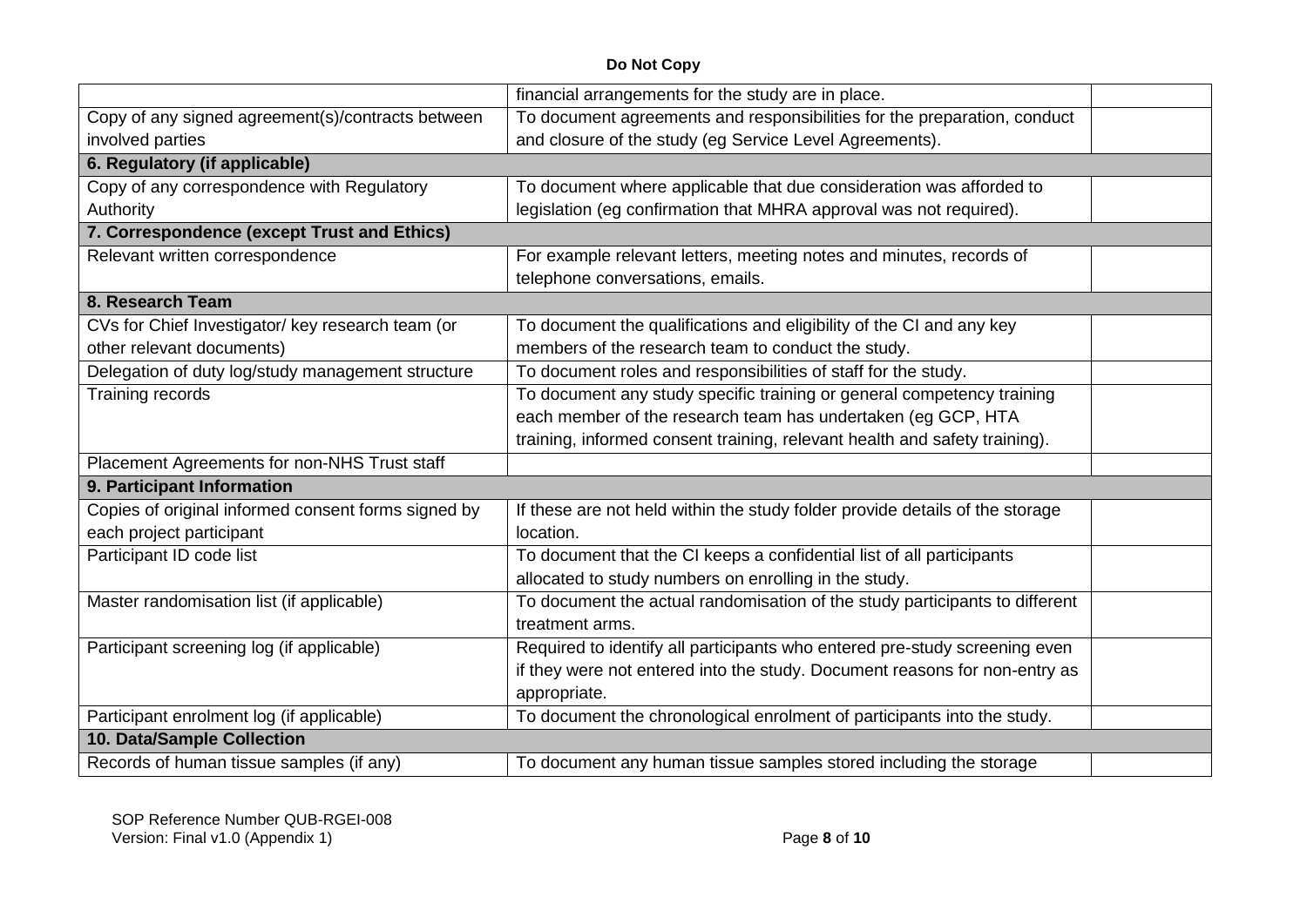|                                                      | location, use and disposal of these samples. If records are stored           |  |
|------------------------------------------------------|------------------------------------------------------------------------------|--|
|                                                      | electronically indicate where these are stored.                              |  |
| Transport/transfer records for human tissue samples  | To document the transfer of human tissue samples, including local records    |  |
|                                                      | of samples sent and received, Authority to Import forms, Material Transfer   |  |
|                                                      | Agreements etc.                                                              |  |
| Samples of forms used for the study and completion   | To document data collection records, questionnaires etc to be used in the    |  |
| guidance                                             | study.                                                                       |  |
| Document of data storage                             | Indicate the location of hard copies and electronic versions of source data. |  |
|                                                      | Indicate back-up procedures for electronic versions of data.                 |  |
| <b>Standard Operating Procedures</b>                 | To document study specific SOPs.                                             |  |
| <b>Risk assessments</b>                              | To document the assessment of risk and implementation of control             |  |
|                                                      | measures, including risk to personal and if applicable human tissue.         |  |
| <b>11. Adverse Events</b>                            |                                                                              |  |
| Completed Adverse Event report form(s) if applicable | To record any adverse events associated with the study (eg HTA adverse       |  |
|                                                      | event notification forms).                                                   |  |
| 12. Intervention/Product Related (if applicable)     |                                                                              |  |
| Details of product to be used and the supplier       | To document instructions needed to ensure proper storage, packaging,         |  |
|                                                      | dispensing and disposal.                                                     |  |
| Instructions for usage, storage and disposal of any  | To document instructions needed to ensure proper storage, packaging,         |  |
| product to be used                                   | dispensing and disposal.                                                     |  |
| Shipping records for the product                     | To document shipment dates, batch numbers and methods of shipment            |  |
|                                                      | and for tracking of product batch, review of the shipping conditions and     |  |
|                                                      | accountability.                                                              |  |
| Certificate(s) of analysis                           | To document the identity, purity and strength of any products to be used in  |  |
|                                                      | the study.                                                                   |  |
| 13. Audit                                            |                                                                              |  |
| Record(s) of all audit reports                       | For example copies of Research Governance audit reports.                     |  |